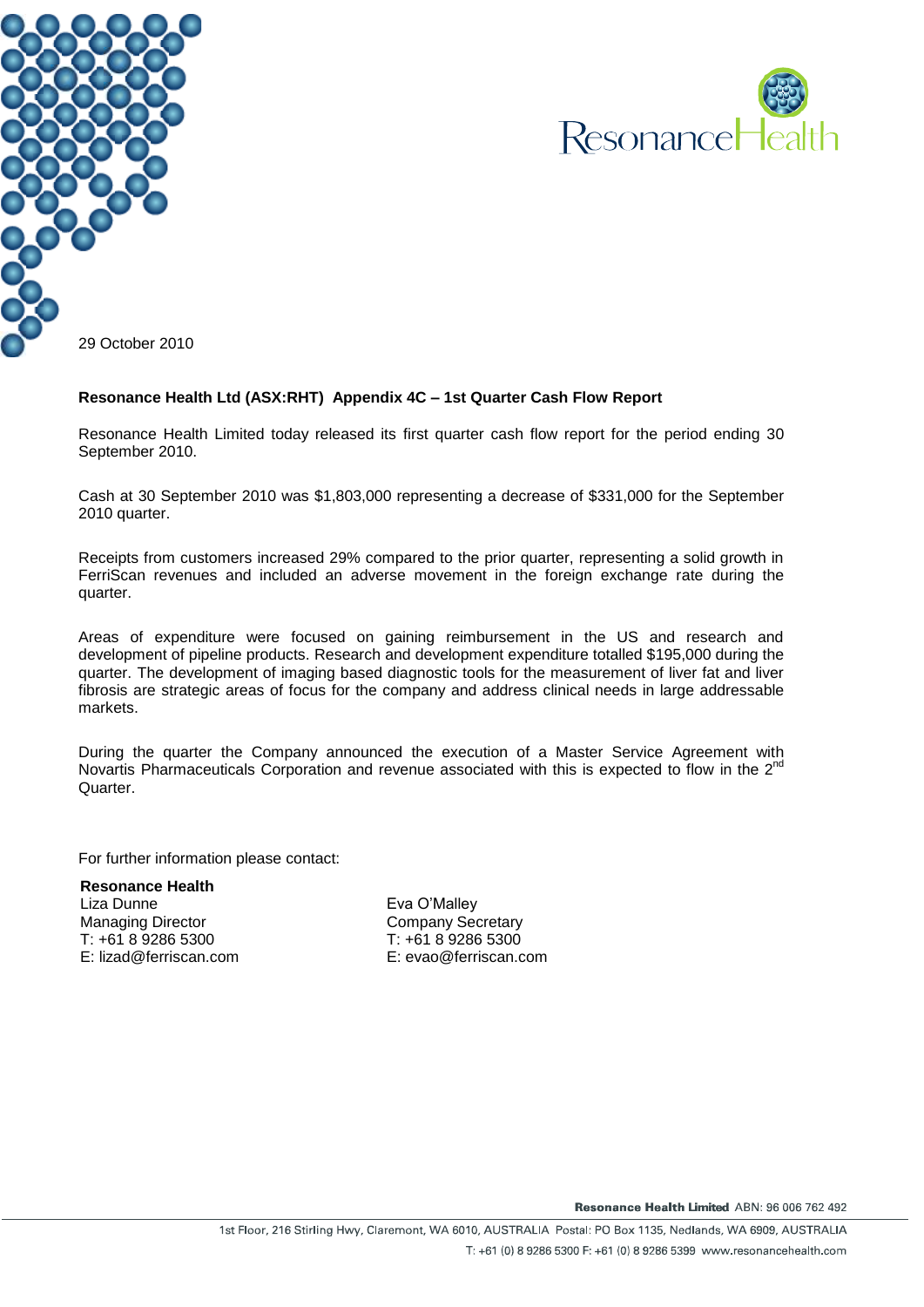*Rule 4.7B*

# **Appendix 4C**

# **Quarterly report for entities admitted on the basis of commitments**

Introduced 31/3/2000. Amended 30/9/2001

Name of entity

Resonance Health Limited

ABN Quarter ended ("current quarter")

96 006 762 492 30 September 2010

## **Consolidated statement of cash flows**

| Cash flows related to operating activities |                                                          |                                                             | Current quarter<br>\$A'000 | Year to date<br>\$A'000 |
|--------------------------------------------|----------------------------------------------------------|-------------------------------------------------------------|----------------------------|-------------------------|
|                                            |                                                          |                                                             |                            |                         |
| 1.1                                        | Receipts from customers                                  |                                                             | 433                        | 433                     |
| 1.2                                        | Payments for                                             | (a) staff costs                                             | (360)                      | (360)                   |
|                                            |                                                          | (b) advertising and marketing                               | (88)                       | (88)                    |
|                                            |                                                          | (c) research and development                                | (195)                      | (195)                   |
|                                            |                                                          | (d) leased assets                                           |                            |                         |
|                                            |                                                          | (e) other working capital                                   | (63)                       | (63)                    |
| 1.3                                        | Dividends received                                       |                                                             |                            |                         |
| 1.4                                        | Interest and other items of a similar nature<br>received |                                                             | 38                         | 38                      |
| 1.5                                        | Interest and other costs of finance paid                 |                                                             |                            |                         |
| 1.6                                        | Income taxes (paid)/received                             |                                                             |                            |                         |
| 1.7                                        |                                                          | Other Payments (a) consulting $\&$ professional<br>services | (28)                       | (28)                    |
|                                            |                                                          | statutory & compliance<br>(b)                               | (60)                       | (60)                    |
|                                            |                                                          | (c)<br>travel                                               | (4)                        | (4)                     |
|                                            |                                                          |                                                             |                            |                         |
|                                            | Net operating cash flows                                 |                                                             | (327)                      | (327)                   |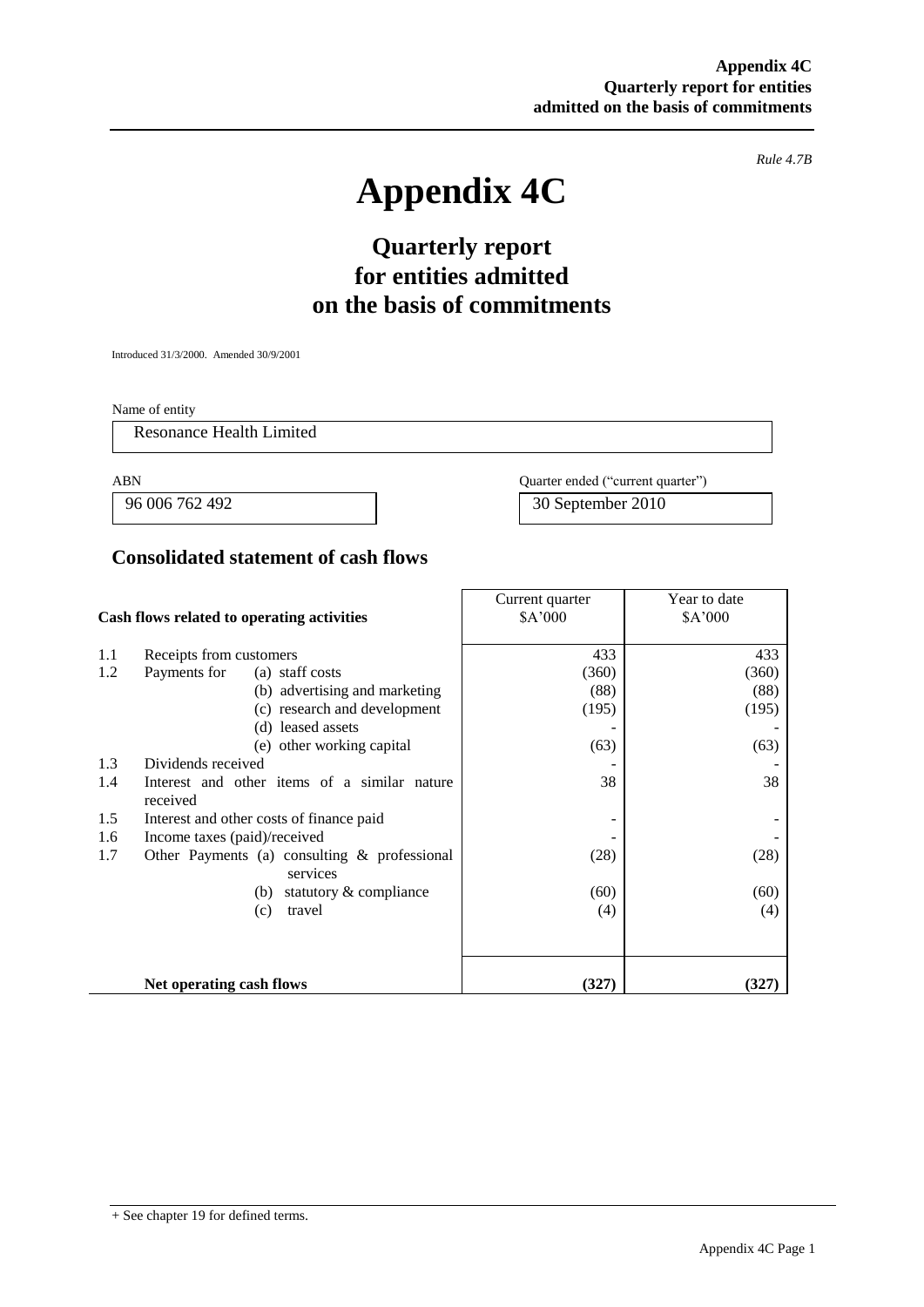|              |                                                                                         | Current quarter | Year to date |
|--------------|-----------------------------------------------------------------------------------------|-----------------|--------------|
|              |                                                                                         |                 |              |
|              |                                                                                         | \$A'000         | \$A'000      |
| 1.8          | Net operating cash flows (carried forward)                                              | (327)           | (327)        |
|              |                                                                                         |                 |              |
|              | Cash flows related to investing activities                                              |                 |              |
| 1.9          | Payment for acquisition of:                                                             |                 |              |
|              | (a) businesses (item 5)                                                                 |                 |              |
|              | (b) equity investments<br>intellectual property<br>(c)                                  |                 |              |
|              | physical non-current assets<br>(d)                                                      | (4)             | (4)          |
|              | other non-current assets<br>(e)                                                         |                 |              |
| 1.10         | Proceeds from disposal of:                                                              |                 |              |
|              | (a) businesses (item 5)                                                                 |                 |              |
|              | (b) equity investments                                                                  |                 |              |
|              | intellectual property<br>(c)                                                            |                 |              |
|              | physical non-current<br>(d)                                                             |                 |              |
|              | assets                                                                                  |                 |              |
|              | (e)<br>other non-current assets                                                         |                 |              |
| 1.11         | Loans to other entities                                                                 |                 |              |
| 1.12         | Loans repaid by other entities                                                          |                 |              |
| 1.13         | Other (Cash introduced on acquisition of                                                |                 |              |
|              | controlled entity)                                                                      |                 |              |
|              | Net investing cash flows                                                                | (4)             | (4)          |
|              |                                                                                         |                 |              |
| 1.14         | Total operating and investing cash flows                                                | (331)           | (331)        |
|              |                                                                                         |                 |              |
|              | Cash flows related to financing activities                                              |                 |              |
| 1.15<br>1.16 | Proceeds from issues of shares, options, etc.<br>Proceeds from sale of forfeited shares |                 |              |
| 1.17         | Proceeds from borrowings                                                                |                 |              |
| 1.18         | Repayment of borrowings                                                                 |                 |              |
| 1.19         | Dividends paid                                                                          |                 |              |
| 1.20         | Other (costs of capital raising)                                                        |                 |              |
|              | Net financing cash flows                                                                |                 | -            |
|              |                                                                                         |                 |              |
|              | Net increase (decrease) in cash held                                                    | (331)           | (331)        |
| 1.21         | Cash at beginning of quarter/year to date                                               | 2,134           | 2,134        |
| 1.22         | Exchange rate adjustments to item 1.20                                                  |                 |              |
| 1.23         |                                                                                         | 1,803           | 1,803        |
|              | Cash at end of quarter                                                                  |                 |              |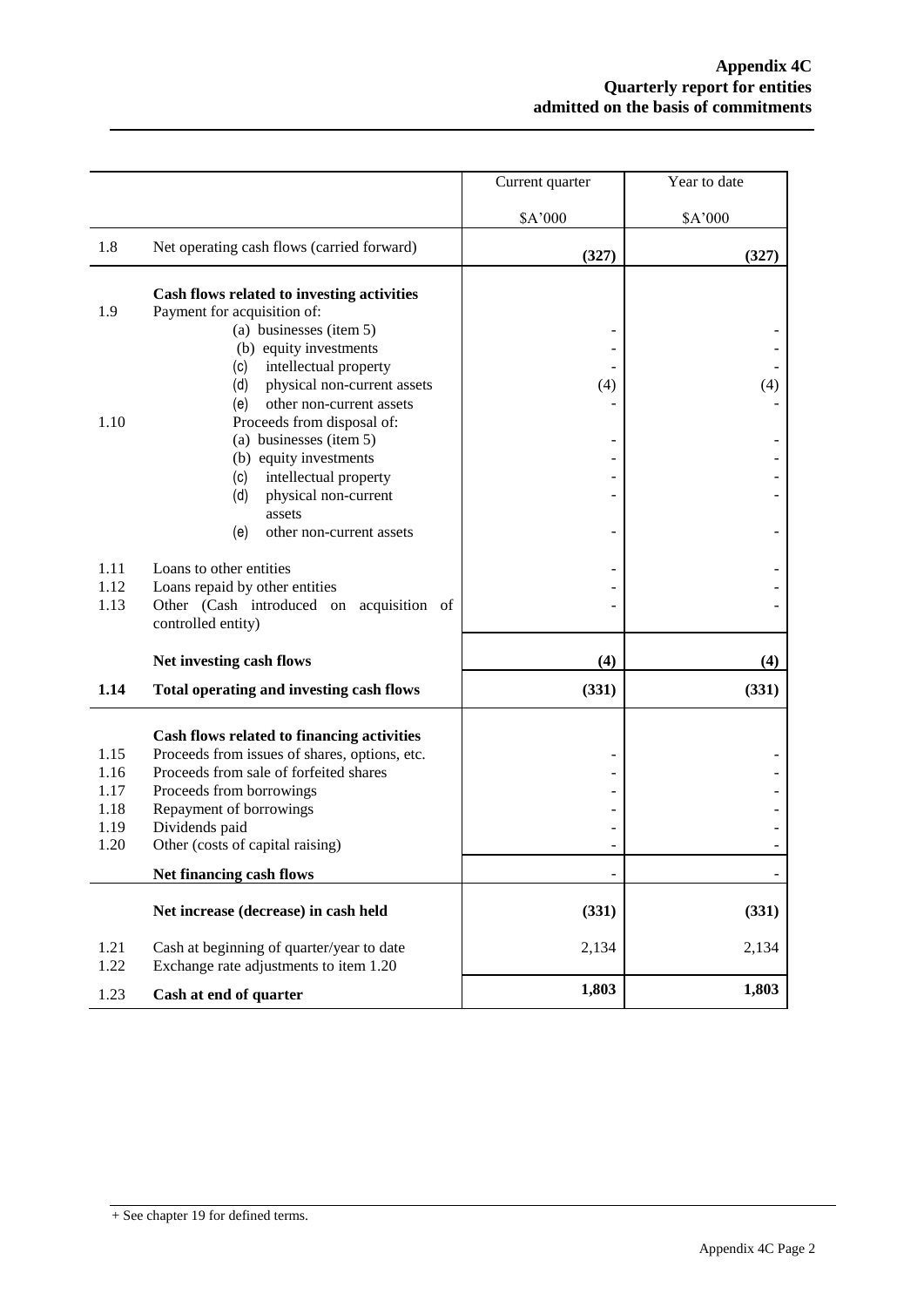## **Payments to directors of the entity and associates of the directors Payments to related entities of the entity and associates of the related entities**

|      |                                                                  | Current quarter<br>\$A'000 |
|------|------------------------------------------------------------------|----------------------------|
| 1.24 | Aggregate amount of payments to the parties included in item 1.2 | 119                        |
| 1.25 | Aggregate amount of loans to the parties included in item 1.11   |                            |
|      |                                                                  |                            |

1.26 Explanation necessary for an understanding of the transactions

\$57k – Directors fees \$62k – Consulting fees

#### **Non-cash financing and investing activities**

2.1 Details of financing and investing transactions which have had a material effect on consolidated assets and liabilities but did not involve cash flows

N/A.

2.2 Details of outlays made by other entities to establish or increase their share in businesses in which the reporting entity has an interest

N/A

#### **Financing facilities available**

*Add notes as necessary for an understanding of the position. (See AASB 1026 paragraph 12.2).*

|     |                             | Amount available<br>\$A'000 | Amount used<br>\$A'000 |
|-----|-----------------------------|-----------------------------|------------------------|
| 3.1 | Loan facilities             | -                           |                        |
| 3.2 | Credit standby arrangements | -                           |                        |